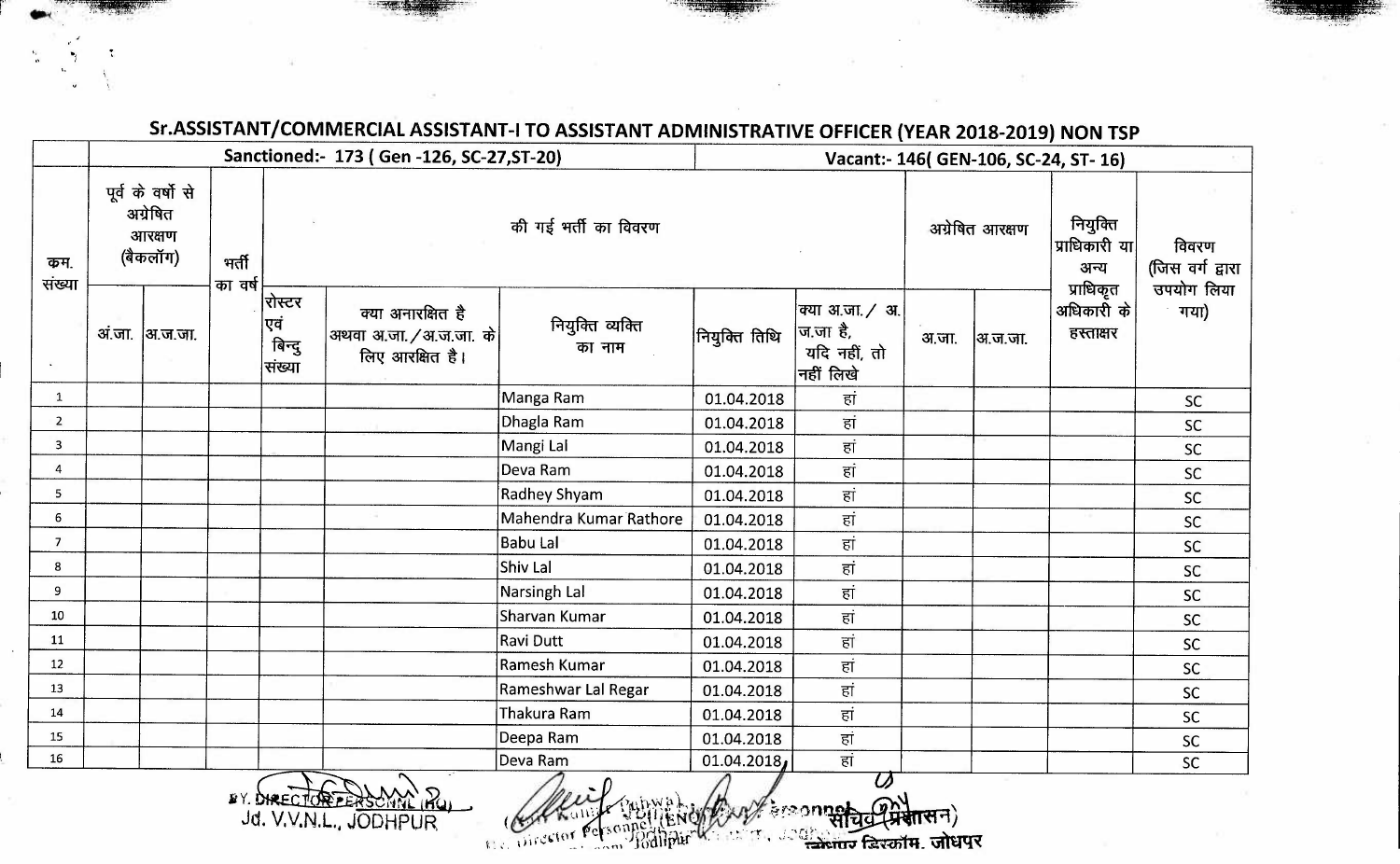| $\mathbf{A}$ . |                            |            |       |           |
|----------------|----------------------------|------------|-------|-----------|
| 17.1           | Kailash                    | 01.04.2018 | हां   | <b>SC</b> |
| $18\,$         | <b>BabuLal</b>             | 01.04.2018 | हां   | <b>SC</b> |
| 19             | Manoj Kumar                | 01.04.2018 | हां   | <b>SC</b> |
| 20             | Pokar Ram Lilatwat         | 01.04.2018 | हां   | <b>SC</b> |
| 21             | Sube Singh                 | 01.04.2018 | हां   | <b>SC</b> |
| 22             | <b>Bhagwati Prasad</b>     | 01.04.2018 | हां   | <b>ST</b> |
| 23             | Lachha Ram                 | 01.04.2018 | हां   | <b>ST</b> |
| 24             | Naga Ram                   | 01.04.2018 | हां   | <b>ST</b> |
| 25             | Vachna Ram                 | 01.04.2018 | हां   | <b>ST</b> |
| 26             | <b>Anand Prakash Meena</b> | 01.04.2018 | हां   | <b>ST</b> |
| 27             | Rajender Kumar             | 01.04.2018 | हां   | <b>ST</b> |
| 28             | Poona Ram                  | 01.04.2018 | हां   | <b>ST</b> |
| 29             | Arjun Lal Meena            | 01.04.2018 | हां   | <b>ST</b> |
| 30             | <b>Bheru Singh</b>         | 01.04.2018 | नहीं  | <b>UR</b> |
| 31             | <b>Arvind Kumar Saran</b>  | 01.04.2018 | नहीं  | <b>UR</b> |
| 32             | <b>Bhawani Singh</b>       | 01.04.2018 | नहीं  | <b>UR</b> |
| 33             | <b>Tara Chand Suthar</b>   | 01.04.2018 | नहीं  | <b>UR</b> |
| 34             | Mohd. Zafar                | 01.04.2018 | नहीं  | <b>UR</b> |
| 35             | <b>Abdul Rasheed</b>       | 01.04.2018 | नहीं  | <b>UR</b> |
| 36             | Om Prakash Prajapat        | 01.04.2018 | नहीं  | <b>UR</b> |
| 37             | Ugma Ram                   | 01.04.2018 | नहीं  | <b>UR</b> |
| 38             | <b>Ram Dev Gaur</b>        | 01.04.2018 | नहीं  | <b>UR</b> |
| 39             | M.G.Rajpurohit             | 01.04.2018 | नहीं  | <b>UR</b> |
| 40             | <b>Mohan Lal</b>           | 01.04.2018 | नहीं  | <b>UR</b> |
| 41             | Rajesh Kumar Mathur        | 01.04.2018 | नहीं  | <b>UR</b> |
| 42             | Subhash Chander            | 01.04.2018 | नहीं  | <b>UR</b> |
| 43             | Sohan Singh                | 01.04.2018 | नहीं  | <b>UR</b> |
| 44             | Vashudeo Singh             | 01.04.2018 | नहीं  | <b>UR</b> |
| 45             | Vijay Kumar Purohit        | 01.04.2018 | ज़हीं | UR        |

D. DIRECTOR RESORTANT

Joint Directo Chersonnel And (UVITER) maril wie  $\zeta$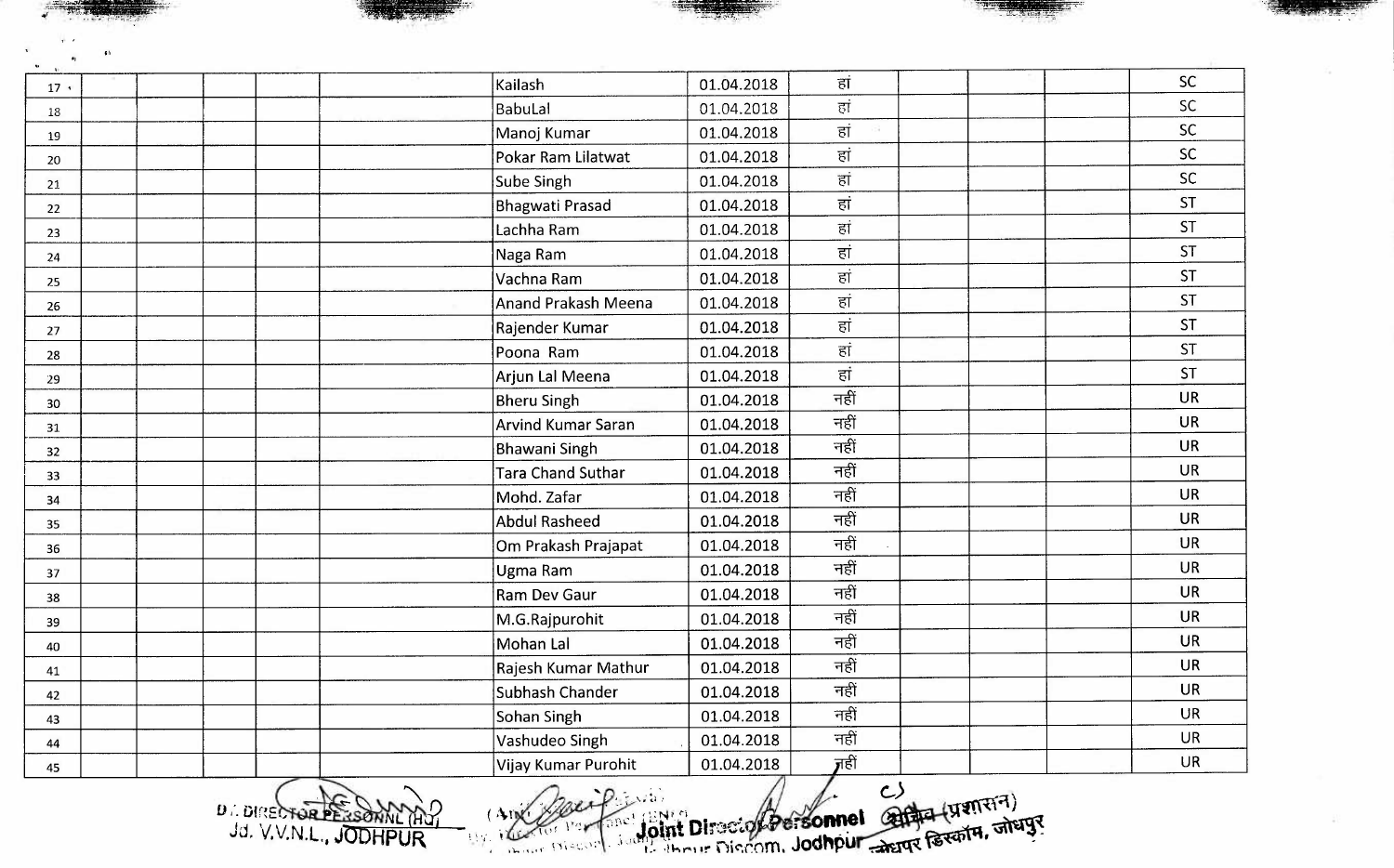| नहीं<br>नहीं<br>नहीं<br>नहीं<br>नहीं<br>नहीं<br>नहीं<br>नहीं<br>नहीं<br>नहीं<br>नहीं<br>नहीं<br>नहीं | <b>UR</b><br><b>UR</b><br><b>UR</b><br><b>UR</b><br><b>UR</b><br><b>UR</b><br><b>UR</b><br><b>UR</b><br><b>UR</b><br><b>UR</b><br><b>UR</b><br><b>UR</b> |
|------------------------------------------------------------------------------------------------------|----------------------------------------------------------------------------------------------------------------------------------------------------------|
|                                                                                                      |                                                                                                                                                          |
|                                                                                                      |                                                                                                                                                          |
|                                                                                                      |                                                                                                                                                          |
|                                                                                                      |                                                                                                                                                          |
|                                                                                                      |                                                                                                                                                          |
|                                                                                                      |                                                                                                                                                          |
|                                                                                                      |                                                                                                                                                          |
|                                                                                                      |                                                                                                                                                          |
|                                                                                                      |                                                                                                                                                          |
|                                                                                                      |                                                                                                                                                          |
|                                                                                                      |                                                                                                                                                          |
|                                                                                                      |                                                                                                                                                          |
|                                                                                                      | <b>UR</b>                                                                                                                                                |
| नहीं                                                                                                 | <b>UR</b>                                                                                                                                                |
| नहीं                                                                                                 | <b>UR</b>                                                                                                                                                |
| नहीं                                                                                                 | <b>UR</b>                                                                                                                                                |
| नहीं                                                                                                 | <b>UR</b>                                                                                                                                                |
| नहीं                                                                                                 | <b>UR</b>                                                                                                                                                |
| नहीं                                                                                                 | <b>UR</b>                                                                                                                                                |
| नहीं                                                                                                 | <b>UR</b>                                                                                                                                                |
| नहीं                                                                                                 | <b>UR</b>                                                                                                                                                |
| नहीं                                                                                                 | <b>UR</b>                                                                                                                                                |
|                                                                                                      | <b>UR</b>                                                                                                                                                |
|                                                                                                      | <b>UR</b>                                                                                                                                                |
|                                                                                                      | <b>UR</b>                                                                                                                                                |
|                                                                                                      | <b>UR</b>                                                                                                                                                |
|                                                                                                      | <b>UR</b>                                                                                                                                                |
|                                                                                                      | <b>UR</b>                                                                                                                                                |
|                                                                                                      | नहीं<br>नहीं<br>नहीं<br>नहीं<br>नहीं<br>नहीं<br>C)<br>Jodhpur Discom, Joseph Weight Scrimel<br>Joshph S. Com, Joshpur Ard ( HETHER)                      |

01.04.2018 , नहीं<br>Pret (ENOY), w. Fersc**nnel APS (प्रशासन)** 11 put (2007 Floridan Comput 21212 For

**;(Ji . 11 24£)!•' -** 

 $=$ 

 $\epsilon_{\rm c}^{-1}$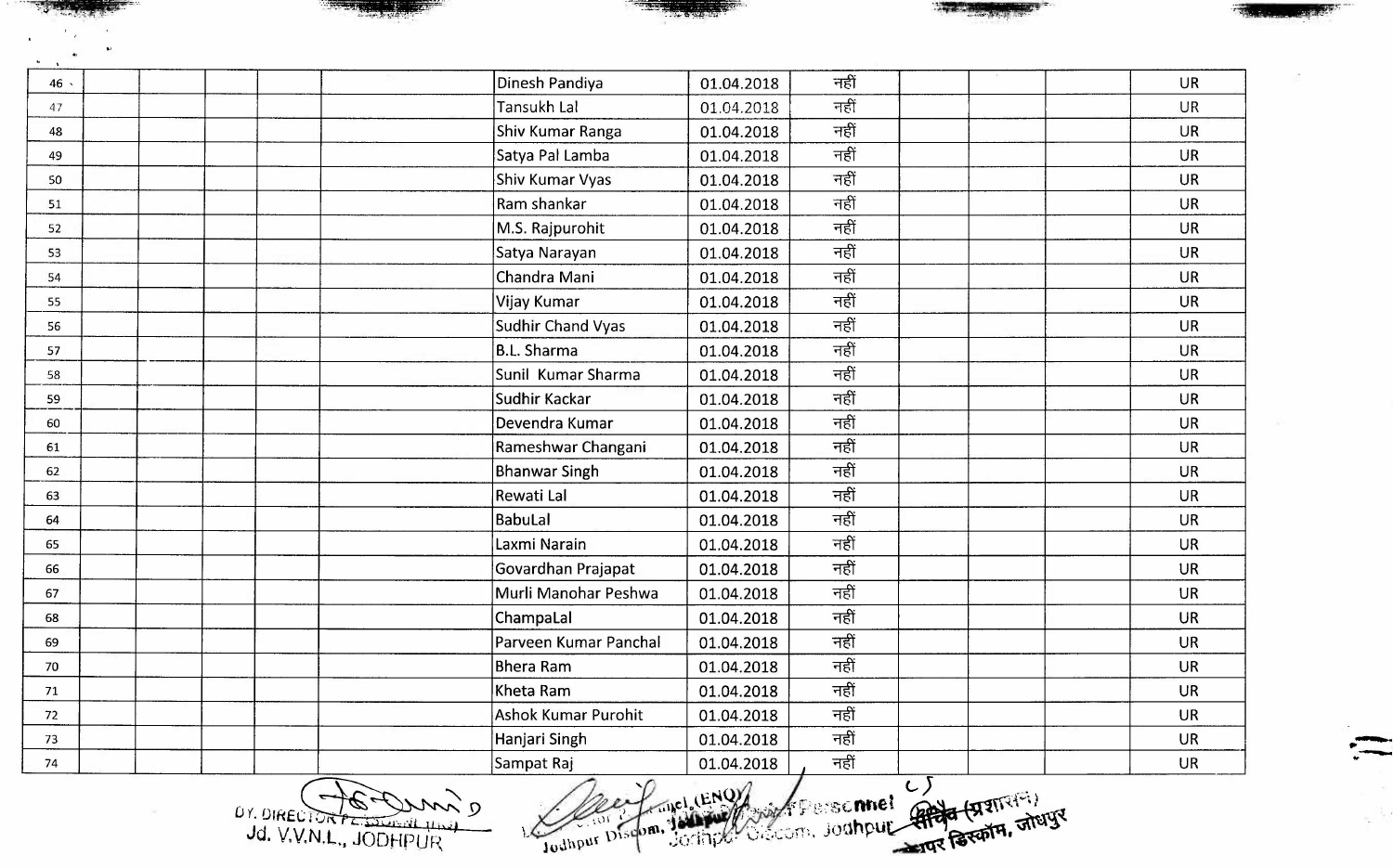| 75 . | Mangal Singh             | 01.04.2018 | नहीं | <b>UR</b> |
|------|--------------------------|------------|------|-----------|
| 76   | Bhawani Lal              | 01.04.2018 | नहीं | <b>UR</b> |
| 77   | Banshi Lal Kihja         | 01.04.2018 | नहीं | <b>UR</b> |
| 78   | BabuLal                  | 01.04.2018 | नहीं | <b>UR</b> |
| 79   | Radha Kishan Bohra       | 01.04.2018 | नहीं | <b>UR</b> |
| 80   | Umesh Kumar Jain         | 01.04.2018 | नहीं | <b>UR</b> |
| 81   | <b>Umaid Singh</b>       | 01.04.2018 | नहीं | <b>UR</b> |
| 82   | N.L.Sharma               | 01.04.2018 | नहीं | <b>UR</b> |
| 83   | Udai Kishan              | 01.04.2018 | नहीं | <b>UR</b> |
| 84   | Shyam Prakash Trivedi    | 01.04.2018 | नहीं | <b>UR</b> |
| 85   | Hukma Ram                | 01.04.2018 | नहीं | <b>UR</b> |
| 86   | <b>Bal Kishan</b>        | 01.04.2018 | नहीं | <b>UR</b> |
| 87   | Asha Ram Vyas            | 01.04.2018 | नहीं | <b>UR</b> |
| 88   | Amar Singh               | 01.04.2018 | नहीं | <b>UR</b> |
| 89   | Sheyo Ram                | 01.04.2018 | नहीं | <b>UR</b> |
| 90   | Om Prakash Khatri        | 01.04.2018 | नहीं | <b>UR</b> |
| 91   | Mool Chand               | 01.04.2018 | नहीं | <b>UR</b> |
| 92   | Dwarka Pd.               | 01.04.2018 | नहीं | <b>UR</b> |
| 93   | <b>Trilok Chand</b>      | 01.04.2018 | नहीं | <b>UR</b> |
| 94   | Asha                     | 01.04.2018 | नहीं | <b>UR</b> |
| 95   | <b>Balwant Choudhary</b> | 01.04.2018 | नहीं | <b>UR</b> |
| 96   | Jai Prakash              | 01.04.2018 | नहीं | <b>UR</b> |
| 97   | Radhey Shyam             | 01.04.2018 | नहीं | <b>UR</b> |
| 98   | Sita Ram Mali            | 01.04.2018 | नहीं | <b>UR</b> |
| 99   | Rakesh Kumar             | 01.04.2018 | नहीं | <b>UR</b> |
| 100  | Mahaveer Singh           | 01.04.2018 | नहीं | <b>UR</b> |
| 101  | Naveen Kumar             | 01.04.2018 | नहीं | <b>UR</b> |
| 102  | <b>Bhanwar Lal</b>       | 01.04.2018 | नहीं | <b>UR</b> |
| 103  | Moola Ram                | 01.04,2018 | नहीं | UR        |

Jd. V.V.N.L., JODHPUR

 $\sqrt{2 \cdot 2 \cdot 2 \cdot 1}$   $\sqrt{2 \cdot 2 \cdot 2 \cdot 1}$   $\sqrt{2 \cdot 2 \cdot 2 \cdot 1}$   $\sqrt{2 \cdot 2 \cdot 2 \cdot 1}$   $\sqrt{2 \cdot 2 \cdot 2 \cdot 1}$ El Carriel LEN Royal . . . . . . . . rme)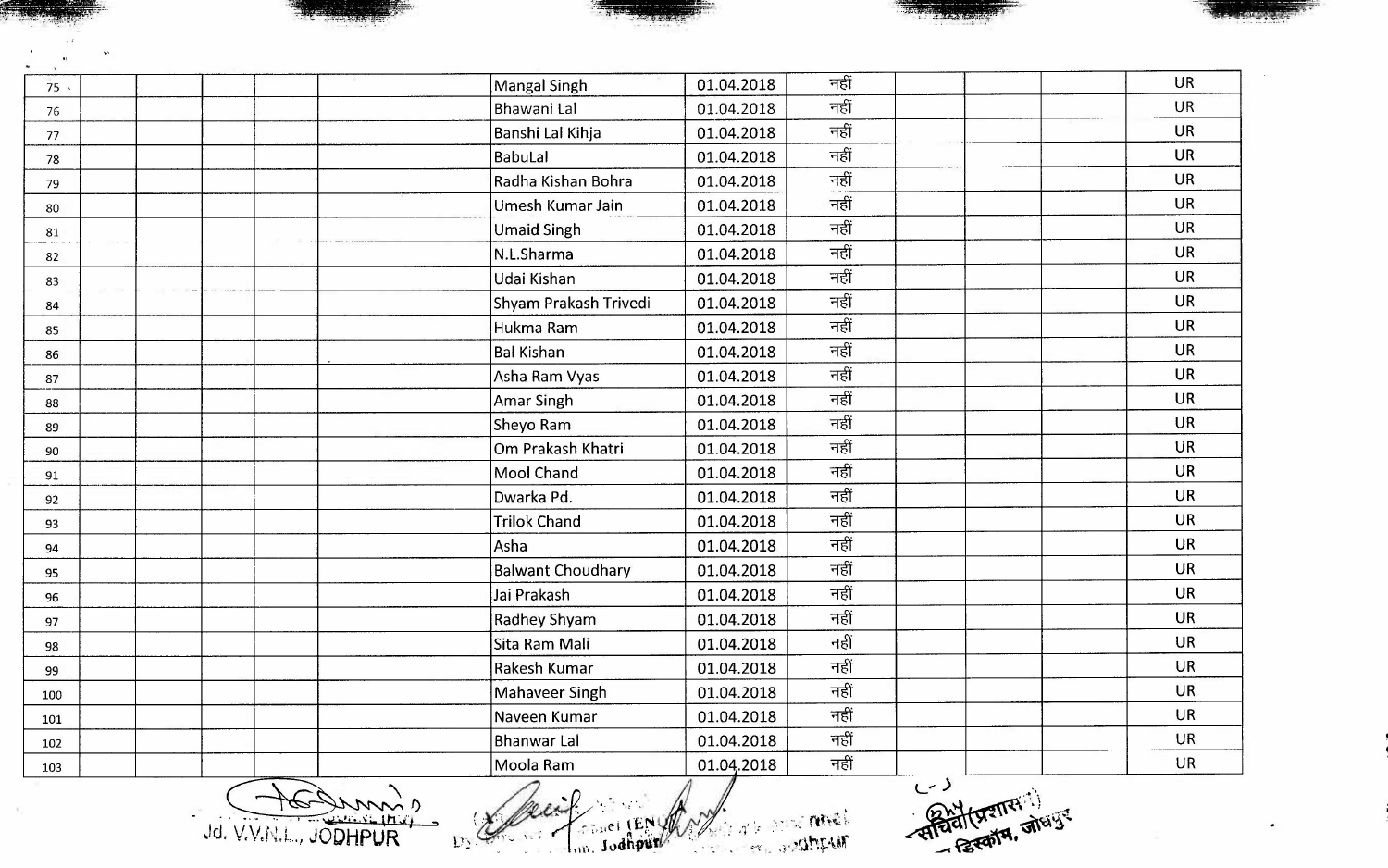| $\mathcal{O}(\mathcal{O}_\mathcal{O})$ |               |                                                                              |            |      |                        |           |
|----------------------------------------|---------------|------------------------------------------------------------------------------|------------|------|------------------------|-----------|
| 104                                    |               | Vijay Singh                                                                  | 01.04.2018 | नहीं |                        | <b>UR</b> |
| 105                                    |               | Mishru Khan                                                                  | 01.04.2018 | नहीं |                        | <b>UR</b> |
| 106                                    |               | Madan Lal Choudhary                                                          | 01.04.2018 | नहीं |                        | <b>UR</b> |
| 107                                    |               | <b>Suresh Chand Soni</b>                                                     | 01.04.2018 | नहीं |                        | <b>UR</b> |
| 108                                    |               | Pratap Singh Bhati                                                           | 01.04.2018 | नहीं |                        | <b>UR</b> |
| 109                                    |               | Harish chand                                                                 | 01.04.2018 | नहीं |                        | <b>UR</b> |
| 110                                    |               | <b>Ashok Kumar</b>                                                           | 01.04.2018 | नहीं |                        | <b>UR</b> |
| 111                                    |               | Kesha Ram                                                                    | 01.04.2018 | नहीं |                        | <b>UR</b> |
| 112                                    |               | Mohan Lal                                                                    | 01.04.2018 | नहीं |                        | <b>UR</b> |
| 113                                    |               | <b>Sheo Dutt</b>                                                             | 01.04.2018 | नहीं |                        | <b>UR</b> |
| 114                                    |               | <b>Bhanwar Singh</b>                                                         | 01.04.2018 | नहीं |                        | <b>UR</b> |
| 115                                    |               | Madan Mohan Sharma                                                           | 01.04.2018 | नहीं |                        | <b>UR</b> |
| 116                                    |               | Malam Singh                                                                  | 01.04.2018 | नहीं |                        | <b>UR</b> |
| 117                                    |               | Duda Ram                                                                     | 01.04.2018 | नहीं |                        | <b>UR</b> |
| 118                                    |               | <b>Umran Singh</b>                                                           | 01.04.2018 | नहीं |                        | <b>UR</b> |
| 119                                    |               | Naresh Kumar Bhatiya                                                         | 01.04.2018 | नहीं |                        | <b>UR</b> |
| 120                                    |               | Sita ram                                                                     | 01.04.2018 | नहीं |                        | <b>UR</b> |
| 121                                    |               | Dilip Singh                                                                  | 01.04.2018 | नहीं |                        | <b>UR</b> |
| 122                                    |               | Suresh Makhijani                                                             | 01.04.2018 | नहीं |                        | UR.       |
| 123                                    |               | Deen Dayal Acharya                                                           | 01.04.2018 | नहीं |                        | <b>UR</b> |
| 124                                    |               | <b>Vallabh Dutt</b>                                                          | 01.04.2018 | नहीं |                        | <b>UR</b> |
| 125                                    |               | Jai Ram                                                                      | 01.04.2018 | नहीं |                        | <b>UR</b> |
| 126                                    |               | <b>Akhter Hussain</b>                                                        | 01.04.2018 | नहीं |                        | <b>UR</b> |
| 127                                    |               | Aanandi                                                                      | 01.04.2018 | नहीं |                        | <b>UR</b> |
| 128                                    |               | Gopu Puri                                                                    | 01.04.2018 | नहीं |                        | <b>UR</b> |
| 129                                    |               | Sher Singh                                                                   | 01.04.2018 | नहीं |                        | <b>UR</b> |
| 130                                    |               | Shiv Ram                                                                     | 01.04.2018 | नहीं |                        | <b>UR</b> |
| 131                                    |               | Madan Mohan Suthar                                                           | 01.04.2018 | नहीं |                        | <b>UR</b> |
| 132                                    |               | Sandeep Saran                                                                | 01.04.2018 | नहीं |                        | <b>UR</b> |
|                                        | $\cup$ $\cup$ | A Construction Personnel Couplet of the service<br>1. thour Discour, Jodhpur |            |      | فحس<br>सचिव पूजा सन् , |           |

~~~,-.,. '7:\ **40-99MA** 

**The Committee** 

**THEFT.** 

. - · : .. · ; < ... '• ,, ,)• **:** -- **,** · **--**.:J**-'~**., **"'** j; . **",l** . **•** , **f**  ., Ihnur Discom, Jodhpur

*c\_,..-J ,~*  ,. ~~ ~

**SALE ALL**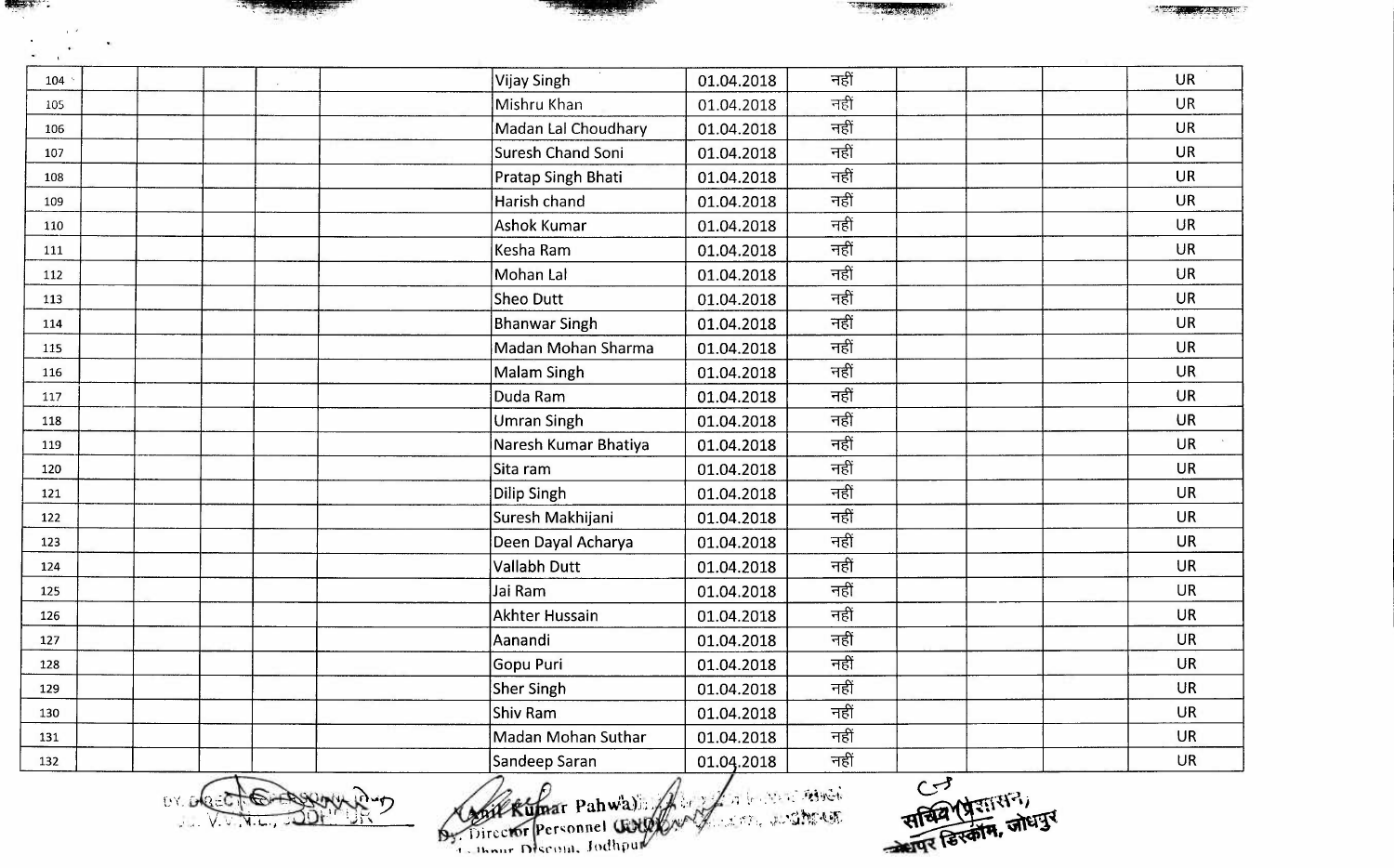| $162+$ | Subodh Dholpuria       | 01.04.2018 | हां |  |
|--------|------------------------|------------|-----|--|
| 163    | Chetan Kumar Narnoulia | 01.04.2018 | हां |  |
| 164    | Jintender Kumar        | 01.04.2018 | हां |  |
| 165    | Sunita Panwar          | 01.04.2018 | हां |  |
| 166    | Mukesh Kumar Meena     | 01.04.2018 | हां |  |
| 167    | Dalchand Meena         | 01.04.2018 | हां |  |
| 168    | Yogita Meena           | 01.04.2018 | हां |  |
| 169    | Sumer Singh Meena      | 01.04.2018 | हां |  |

 $|$ नोटः $-$ राज्य सरकार के आदेश कमांक 15.03.2018 द्वारा जोधपुर विद्युत वितरण निगम लिमिटेड की मानव शक्ति का Restructuring किया गया है। किया गया। तदनुसार रोस्टर रजिस्टर वर्ष 2018-2019 से निम्नानुसार है।

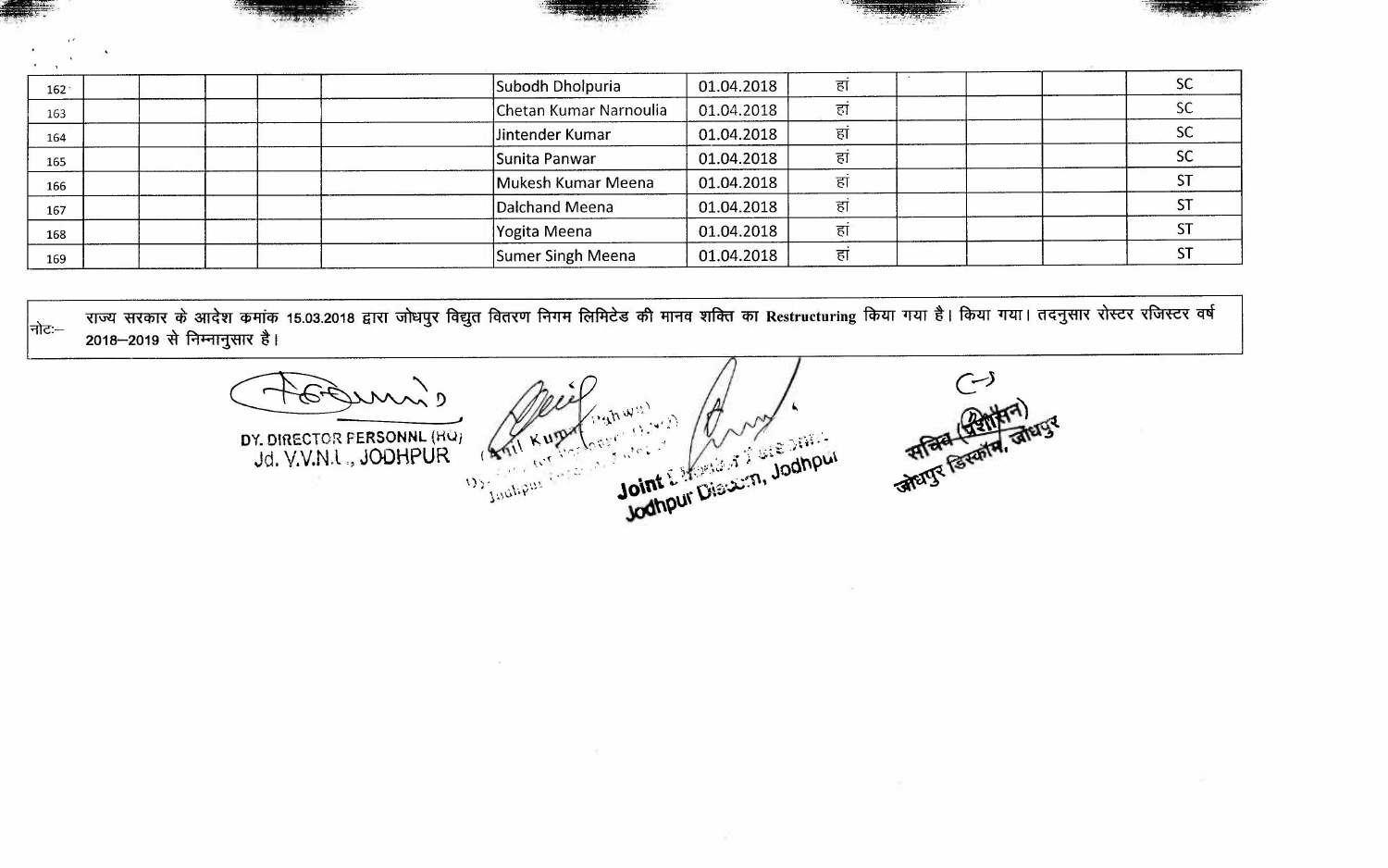|                         |        |                                                  |            |                                   | Sanctioned:- 173 (Gen -126, SC-27, ST-20)                 | זכר צוטאן (סוגעכאזין הוארונגנטא) וואז השטאריז הוא האטאריז הוא האטאוויזטאן וואז הוא האטא |                     |                                                           |                 | Vacant:- 96( GEN-76, SC-08, ST-12)             |                                        |
|-------------------------|--------|--------------------------------------------------|------------|-----------------------------------|-----------------------------------------------------------|-----------------------------------------------------------------------------------------|---------------------|-----------------------------------------------------------|-----------------|------------------------------------------------|----------------------------------------|
|                         |        | पूर्व के वर्षो से<br>अग्रेषित<br>आरक्षण (बैकलॉग) | भर्ती      |                                   |                                                           | की गई भर्ती का विवरण                                                                    |                     |                                                           | अग्रेषित आरक्षण | नियुक्ति प्राधिकारी या                         | विवरण                                  |
| क.सं                    | अं.जा. | अ.ज.जा.                                          | का<br>वर्ष | रोस्टर<br>एवं<br>बिन्दु<br>संख्या | क्या अनारक्षित<br>है<br>/अ.ज.जा. के<br>लिए आरक्षित<br>है। | अथवा अ.जा.  <br>— → नियुक्ति व्यक्ति का नाम                                             | नियुक्ति तिथि       | क्या अ.जा. / अ.ज. <br>जा है,<br>यदि नहीं, तो<br>नहीं लिखे | अ.जा.  अ.ज.जा.  | अन्य<br> प्राधिकृत अधिकारी के $ $<br>हस्ताक्षर | (जिस वर्ग द्वारा<br>उपयोग लिया<br>गया) |
| $\mathbf{1}$            |        |                                                  |            |                                   |                                                           | <b>Ravi Dutt</b>                                                                        | <b>Sealed Cover</b> | हा                                                        |                 |                                                | <b>SC</b>                              |
| $\overline{2}$          |        |                                                  |            |                                   |                                                           | Thakura Ram                                                                             | <b>Sealed Cover</b> | हा                                                        |                 |                                                | <b>SC</b>                              |
| $\overline{\mathbf{3}}$ |        |                                                  |            |                                   |                                                           | Om Prakash Chouhan                                                                      | 01.04.2019          | हा                                                        |                 |                                                | <b>SC</b>                              |
| $\overline{4}$          |        |                                                  |            |                                   |                                                           | Koja Ram                                                                                | 01.04.2019          | हां                                                       |                 |                                                | <b>SC</b>                              |
| 5 <sub>1</sub>          |        |                                                  |            |                                   |                                                           | Raj Kumar                                                                               | 01.04.2019          | हा                                                        |                 |                                                | <b>SC</b>                              |
| $6$ .                   |        |                                                  |            |                                   |                                                           | <b>Bhoop Singh</b>                                                                      | 01.04.2019          | हा                                                        |                 |                                                | <b>SC</b>                              |
| $\overline{7}$          |        |                                                  |            |                                   |                                                           | Raj Kumar Singh                                                                         | 01.04.2019          | नहीं                                                      |                 |                                                | <b>UR</b>                              |
| 8                       |        |                                                  |            |                                   |                                                           | Prabha Prajapat                                                                         | 01.04.2019          | नहीं                                                      |                 |                                                | <b>UR</b>                              |
| 9                       |        |                                                  |            |                                   |                                                           | Man Mohan Singh                                                                         | 01.04.2019          | नहीं                                                      |                 |                                                | <b>UR</b>                              |
| 10                      |        |                                                  |            |                                   |                                                           | <b>Bhiv Raj Sankhla</b>                                                                 | 01.04.2019          | नहीं                                                      |                 |                                                | <b>UR</b>                              |
| 11                      |        |                                                  |            |                                   |                                                           | Manohar Singh Bhati                                                                     | 01.04.2019          | नहीं                                                      |                 |                                                | <b>UR</b>                              |
| 12                      |        |                                                  |            |                                   |                                                           | Shiv Kishore Maru                                                                       | 01.04.2019          | नहीं                                                      |                 |                                                | <b>UR</b>                              |
| 13                      |        |                                                  |            |                                   |                                                           | Rashul khan                                                                             | 01.04.2019          | नहीं                                                      |                 |                                                | <b>UR</b>                              |
| 14                      |        |                                                  |            |                                   |                                                           | Yogendra Kr. Shrimali                                                                   | 01.04.2019          | नहीं                                                      |                 |                                                | <b>UR</b>                              |
|                         |        |                                                  |            | Jd. V.V.  JODHPUR                 | DY. DIRECTORSFERSOMME (MO)                                | $p_1(wa)$                                                                               |                     | $\mathcal{C}$<br><b>Record</b><br>Poshour                 | अभियासन)        |                                                |                                        |

## **Sr.ASSISTANT/COMMERCIAL ASSISTANT-I TO ASSISTANT ADMINISTRATIVE OFFICER (VEAR 2019-2020) NON TSP**

DY. DIRECTOR ERSOMMOND (ART Pahwa) (ART Pahwa) (ART Pahwa) (ART -:: ........

 $\tilde{\Omega}$ 

-~;.J **lJ#l.JQJ.I.. .)**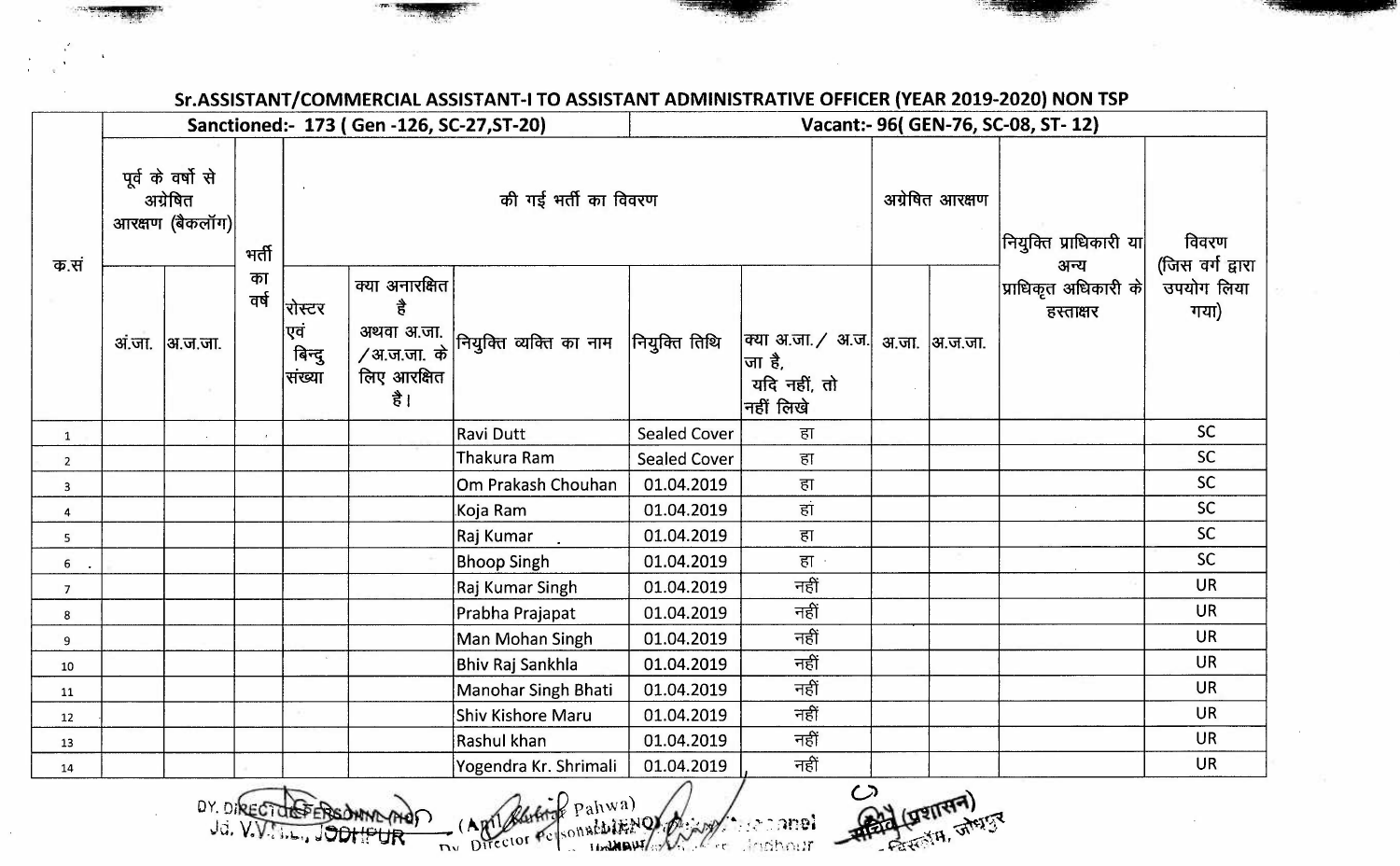| 15 | Manohar Singh      | 01.04.2019 | नहीं |                             | <b>UR</b> |
|----|--------------------|------------|------|-----------------------------|-----------|
| 16 | <b>Bhagat Ram</b>  | 01.04.2019 | नहीं |                             | <b>UR</b> |
| 17 | Suja Ram           | 01.04.2019 | नहीं | $\bullet$                   | <b>UR</b> |
| 18 | Satya Prakash Vyas | 01.04.2019 | नहीं |                             | <b>UR</b> |
| 19 | Lok Nath           | 01.04.2019 | नहीं |                             | <b>UR</b> |
| 20 | Anoop Singh        | 01.04.2019 | नहीं |                             | <b>UR</b> |
| 21 | Moti Lal           | 01.04.2019 | नहीं |                             | <b>UR</b> |
| 22 | <b>Vipul Gupta</b> | 01.04.2019 | नहीं |                             | <b>UR</b> |
| 23 | Amar Nath          | 01.04.2019 | नहीं |                             | <b>UR</b> |
| 24 | Shameen Quadri     | 01.04.2019 | नहीं |                             | <b>UR</b> |
| 25 | Kana Ram Saini     | 01.04.2019 | नहीं |                             | <b>UR</b> |
| 26 | Prakash Chand      | 01.04.2019 | नहीं |                             | <b>UR</b> |
| 27 | Suman Daderwal     | 01.04.2019 | नहीं |                             | <b>UR</b> |
| 28 | Hans Raj           | 01.04.2019 | नहीं |                             | <b>UR</b> |
| 29 | Sonina Singh       | 01.04.2019 | नहीं |                             | <b>UR</b> |
| 30 | Priyanka Sevta     | 01.04.2019 | नहीं |                             | <b>UR</b> |
| 31 | Dimple Ramchandani | 01.04.2019 | हा   |                             | <b>SC</b> |
| 32 | Narendra Kumar     | 01.04.2019 | हा   |                             | <b>ST</b> |
| 33 | Deshraj Meena      | 01.04.2019 | हा   |                             | <b>ST</b> |
| 34 | Ruchi              | 01.04.2019 | हा   |                             | <b>ST</b> |
| 35 | Likhama Ram Jakhar | 01.04.2019 | नहीं |                             | <b>UR</b> |
| 36 | Sunil Arha         | 01.04.2019 | नहीं |                             | <b>UR</b> |
| 37 | Rajesh Prajapat    | 01.04.2019 | नहीं |                             | <b>UR</b> |
| 38 | Anil Kulria        | 01.04.2019 | नहीं |                             | <b>UR</b> |
| 39 | Manish             | 01.04.2019 | नहीं |                             | <b>UR</b> |
| 40 | Raj Kumar Tak      | 01.04.2019 | नहीं |                             | <b>UR</b> |
| 41 | Tej Prakash        | 01.04.2019 | नहीं |                             | UR        |
| 42 | Bhojraj Jangid     | 01.04.2019 | नहीं | ८३ -<br>अर्थान्वत (प्रशासन) | UR        |

Jd. V.V.N.L.,  $\mathcal{P}$ 

 $\mathcal{S}^{\prime}$ 

 $\mathsf{Im}\,$  $\overline{\cap}$  ) . , • **!JolffiJ')Uri** Cl . , **Jodnpu.** 

 $\overline{\mathsf{C}}$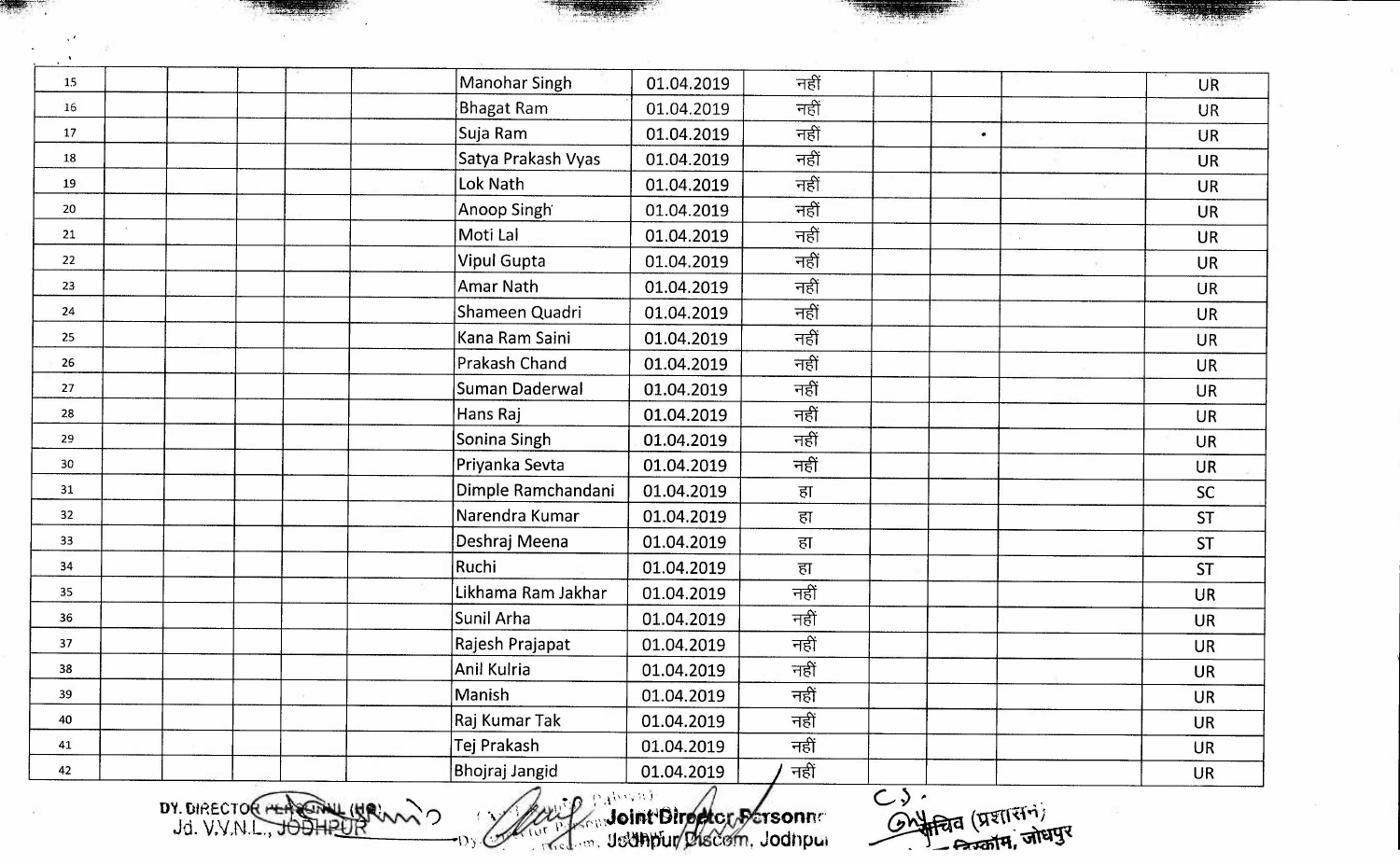| 43<br>_______                | ______<br>Sameena Bhati                    | .04.2019<br>01 | नहीं | <br>UR             |
|------------------------------|--------------------------------------------|----------------|------|--------------------|
| $\lambda$<br>_______________ | Meghna Bhati                               | L.04.2019      | नह,  | ________<br>UR.    |
| $\sim$<br>$\mu$ -            | Goval<br>litendra<br>--------------------- | 01.04.2019     |      | ~~<br>____________ |

Note:- Not available for eliglible Candidate in UR Category 42 And ST Category 09

DY. DIRECTOR PERSONNL (HOPERALLY

 $\mathcal{C}$  $Qn<sup>4</sup>$ सचिव (प्रशासन)<br>जोधपुर डिस्कॉम, जोधपुर

**1. In Joint Otrector Forsonnel**<br>Jodhnur Discom, Jodhpur  $\mathbf{I}$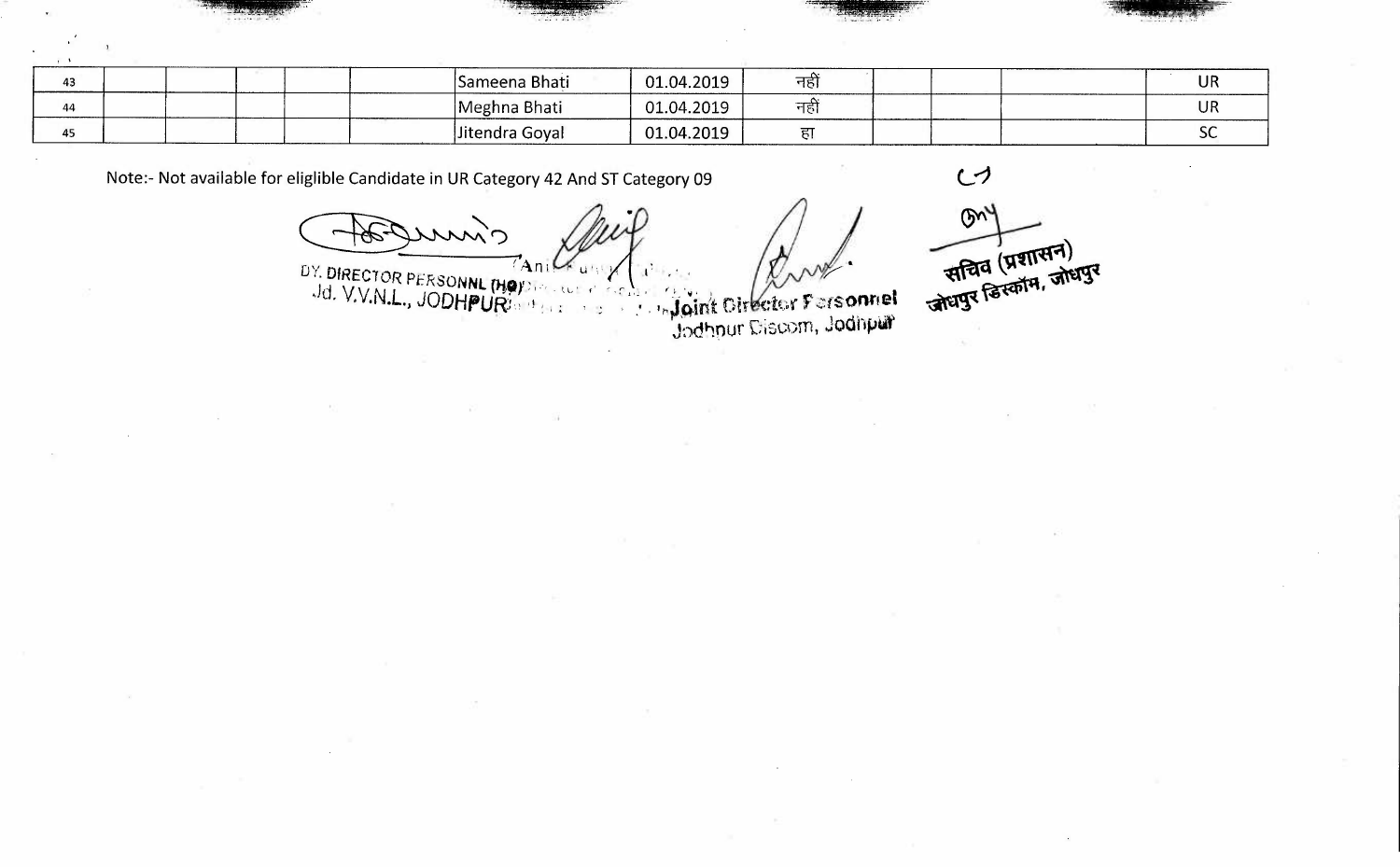|                |                                                  |                |                  |                                             | Sanctioned:- 170 (Gen-123, SC-27, ST-20)                                     |                  |                     |                                                          |       |                                                   | Vacant:- 85(GEN-70, SC-06, ST-09)      |              |
|----------------|--------------------------------------------------|----------------|------------------|---------------------------------------------|------------------------------------------------------------------------------|------------------|---------------------|----------------------------------------------------------|-------|---------------------------------------------------|----------------------------------------|--------------|
| क.सं           | पूर्व के वर्षो से<br>अग्रेषित आरक्षण<br>(बैकलॉग) |                | भर्ती का<br>वर्ष | की गई भर्ती का विवरण                        |                                                                              |                  |                     | अग्रेषित आरक्षण                                          |       | नियुक्ति प्राधिकारी या<br> अन्य प्राधिकृत अधिकारी | विवरण<br>(जिस वर्ग)<br>द्वारा<br>उपयोग |              |
|                |                                                  | अ.जा.  अ.ज.जा. |                  | रोस्टर<br>एवं बिन्दु <sup>।</sup><br>संख्या | $\left[$ क्या अनारक्षित है $\left[$<br>$ $ ज.जा. के लिए $\,$<br> आरक्षित है। |                  | नियुक्ति तिथि       | क्या अ.जा. /<br>∣अ.ज.जा है,<br>यदि नहीं, तो<br>नहीं लिखे | अ.जा. | अ.ज.जा.                                           | के हस्ताक्षर                           | लिया<br>गया) |
| $\mathbf{1}$   |                                                  |                |                  |                                             |                                                                              | Amrit Lal        | 01.04.2020          | हा                                                       |       |                                                   |                                        | SC           |
| $\overline{2}$ |                                                  |                |                  |                                             |                                                                              | Prabhu Lal       | 01.04.2020          | हा                                                       |       |                                                   |                                        | <b>SC</b>    |
| 3              |                                                  |                |                  |                                             |                                                                              | Chunni Lal       | 01.04.2020          | हा                                                       |       |                                                   |                                        | <b>SC</b>    |
| 4              |                                                  |                |                  |                                             |                                                                              | Mangu Dan        | 01.04.2020          | नहीं                                                     |       |                                                   |                                        | <b>UR</b>    |
| 5              |                                                  |                |                  |                                             |                                                                              | Kushala Ram      | 01.04.2020          | नहीं                                                     |       |                                                   |                                        | <b>UR</b>    |
| 6              |                                                  |                |                  |                                             |                                                                              | Soma Ram         | <b>Sealed Cover</b> | नहीं                                                     |       |                                                   |                                        | <b>UR</b>    |
| $7^{\circ}$    |                                                  |                |                  |                                             |                                                                              | <b>Bhopa Ram</b> | 01.04.2020          | नहीं                                                     |       |                                                   |                                        | <b>UR</b>    |
| 8              |                                                  |                |                  |                                             |                                                                              | Bhagwana Ram     | 01.04.2020          | नहीं                                                     |       |                                                   |                                        | <b>UR</b>    |
| 9              |                                                  |                |                  |                                             |                                                                              | Rajendra Singh   | 01.04.2020          | नहीं                                                     |       |                                                   |                                        | <b>UR</b>    |
| 10             |                                                  |                |                  |                                             |                                                                              | Sunil Jha        | 01.04.2020          | नहीं                                                     |       |                                                   |                                        | <b>UR</b>    |
| 11             |                                                  |                |                  |                                             |                                                                              | Sajan Raj        | 01.04.2020          | नहीं                                                     |       |                                                   |                                        | <b>UR</b>    |
| 12             |                                                  |                |                  |                                             |                                                                              | Nena Ram         | 01.04.2020          | नहीं                                                     |       |                                                   |                                        | <b>UR</b>    |
| 13             |                                                  |                |                  |                                             |                                                                              | Sunder Singh     | 01.04.2020          | नहीं                                                     |       |                                                   |                                        | <b>UR</b>    |
| 14             |                                                  |                |                  |                                             |                                                                              | Mangi Lal        | 01.04.2020          | नहीं                                                     |       |                                                   |                                        | <b>UR</b>    |

**. ':;JQQ**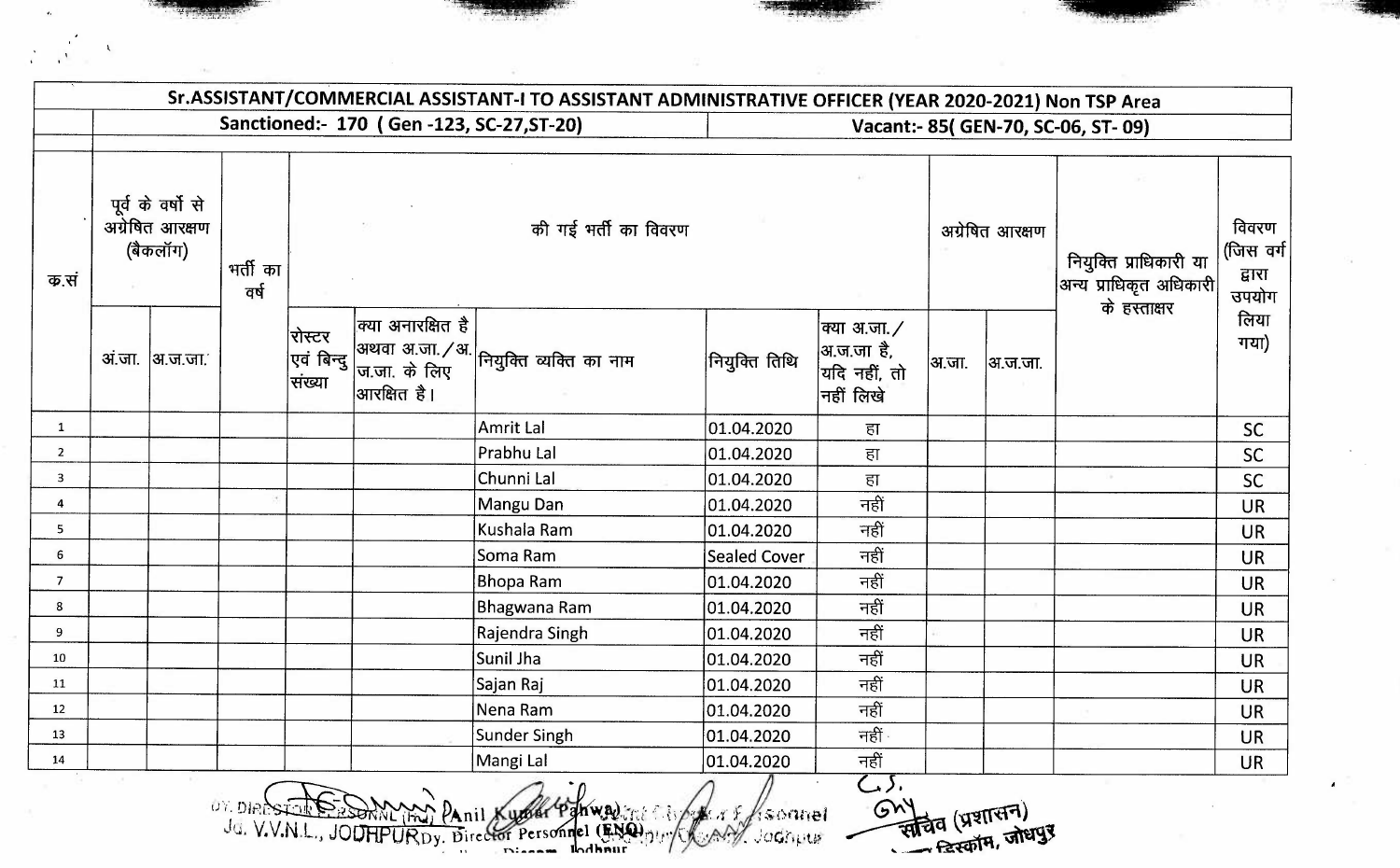| 15 | <b>Badar Singh</b> | 01.04.2020          | नहीं | <b>UR</b> |
|----|--------------------|---------------------|------|-----------|
| 16 | Kailash Chand Soni | 01.04.2020          | नहीं | <b>UR</b> |
| 17 | Raj Kuamar         | 01.04.2020          | नहीं | <b>UR</b> |
| 18 | Ugama Ram          | 01.04.2020          | नहीं | <b>UR</b> |
| 19 | Pema Ram           | 01.04.2020          | नहीं | <b>UR</b> |
| 20 | Rakesh Beri        | 01.04.2020          | नहीं | <b>UR</b> |
| 21 | Mohan Lal          | 01.04.2020          | नहीं | <b>UR</b> |
| 22 | Deepak Bansal      | 01.04.2020          | नहीं | <b>UR</b> |
| 23 | Deepak Gupta       | 01.04.2020          | नहीं | <b>UR</b> |
| 24 | Mahesh Kumar       | <b>Sealed Cover</b> | नहीं | <b>UR</b> |
| 25 | Krishan Chand      | 01.04.2020          | नहीं | <b>UR</b> |
| 26 | Kamal Gehlot       | 01.04.2020          | नहीं | <b>UR</b> |
| 27 | Modh. Yusuf        | 01.04.2020          | नहीं | <b>UR</b> |
| 28 | Mamta Arya         | 01.04.2020          | नहीं | <b>UR</b> |
| 29 | Shvi Kumar         | 01.04.2020          | नहीं | <b>UR</b> |
| 30 | Hameer Singh       | 01.04.2020          | नहीं | <b>UR</b> |
| 31 | Anna Ram Punia     | 01.04.2020          | नहीं | <b>UR</b> |
| 32 | <b>Bajrag Lal</b>  | 01.04.2020          | नहीं | <b>UR</b> |
| 33 | Mohd. Akram        | 01.04.2020          | नहीं | <b>UR</b> |
| 34 | <b>Babu Lal</b>    | 01.04.2020          | नहीं | <b>UR</b> |
| 35 | Deva Ram           | 01.04.2020          | नहीं | <b>UR</b> |
| 36 | Khet Singh         | 01.04.2020          | नहीं | <b>UR</b> |
| 37 | Mangi Lal (HC)     | 01.04.2020          | नहीं | <b>UR</b> |
| 38 | Anil Kumar(HC)     | 01.04.2020          | नहीं | <b>UR</b> |
| 39 | Narendra Kumar     | 01.04.2020          | नहीं | <b>UR</b> |
| 40 | Vinod Kumar Nain   | 01.04.2020          | नहीं | <b>UR</b> |
| 41 | Sajid Ahmed        | 01.04.2020          | नहीं | UR        |
| 42 | Ahmed Hussain      | 01.04.2020          | नहीं | <b>UR</b> |

 $\frac{1}{2}$ 161.04.2020<br>(Anil Kunggeorflwa) Mary 2020 C.S

' .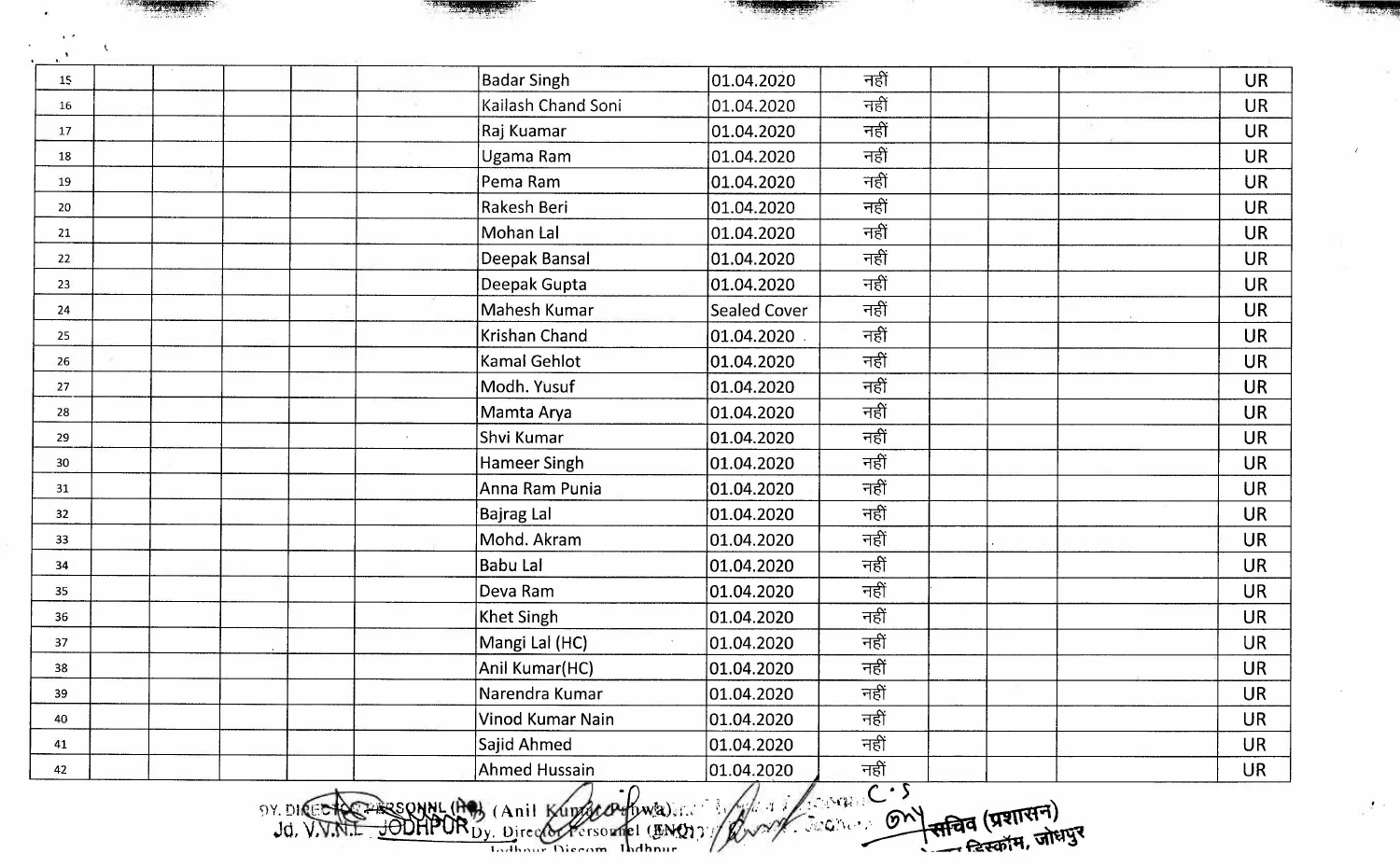| $\mathbf{r}$ |                        |                     |      |  |           |
|--------------|------------------------|---------------------|------|--|-----------|
| 43、          | Bhajan Lal             | 01.04.2020          | नहीं |  | <b>UR</b> |
| 44           | Padam Singh            | <b>Sealed Cover</b> | नहीं |  | <b>UR</b> |
| 45           | Poonam Puri(HC)        | 01.04.2020          | नहीं |  | <b>UR</b> |
| 46           | Ashu Ram Solanki       | 01.04.2020          | नहीं |  | <b>UR</b> |
| 47           | <b>Ram Ratan</b>       | 01.04.2020          | नहीं |  | <b>UR</b> |
| 48           | Sarwan Kumar           | 01.04.2020          | नहीं |  | <b>UR</b> |
| 49           | Varda Ram              | 01.04.2020          | नहीं |  | <b>UR</b> |
| 50           | Devi Singhj            | 01.04.2020          | नहीं |  | <b>UR</b> |
| 51           | Ghanshyam              | 01.04.2020          | नहीं |  | <b>UR</b> |
| 52           | <b>Manak Chand</b>     | 01.04.2020          | नहीं |  | <b>UR</b> |
| 53           | Anop Singh             | 01.04.2020          | नहीं |  | <b>UR</b> |
| 54           | Narayan Singh          | 01.04.2020          | नहीं |  | <b>UR</b> |
| 55           | Hema Ram               | 01.04.2020          | नहीं |  | <b>UR</b> |
| 56           | Naina Ram              | 01.04.2020          | नहीं |  | <b>UR</b> |
| 57           | Ram Lal                | 01.04.2020          | नहीं |  | <b>UR</b> |
| 58           | Dhruv Bhakt            | 01.04.2020          | नहीं |  | <b>UR</b> |
| 59           | Suman Kanwar           | 01.04.2020          | नहीं |  | <b>UR</b> |
| 60           | Vijay Kumar            | 01.04.2020          | नहीं |  | <b>UR</b> |
| 61           | Radhey Shyam Meena     | <b>Sealed Cover</b> | हा   |  | <b>ST</b> |
| 62           | Gokul Singh Rajpurohit | 01.04.2020          | नहीं |  | <b>UR</b> |
| 63           | Sarita Kanwar          | 01.04.2020          | नहीं |  | <b>UR</b> |
| 64           | Ravindra Kumar Jeengar | 01.04.2020          | हा   |  | <b>SC</b> |
| 65           | Jawari Lal             | 01.07.2020          | हा   |  | <b>SC</b> |
| 66           | Mota Ram               | 01.07.2020          | हा   |  | SC        |

J. W. W. W. W. W. CORPUS Dy. Director Personnel (ENC) **LE DIRECTOR** 

n, Vodhpur<br>Join: Elizabet 4 Joseph Street

सचिव (गरी)<br>सचिव (गरी) जोधपुर

 $C_{6}$  s.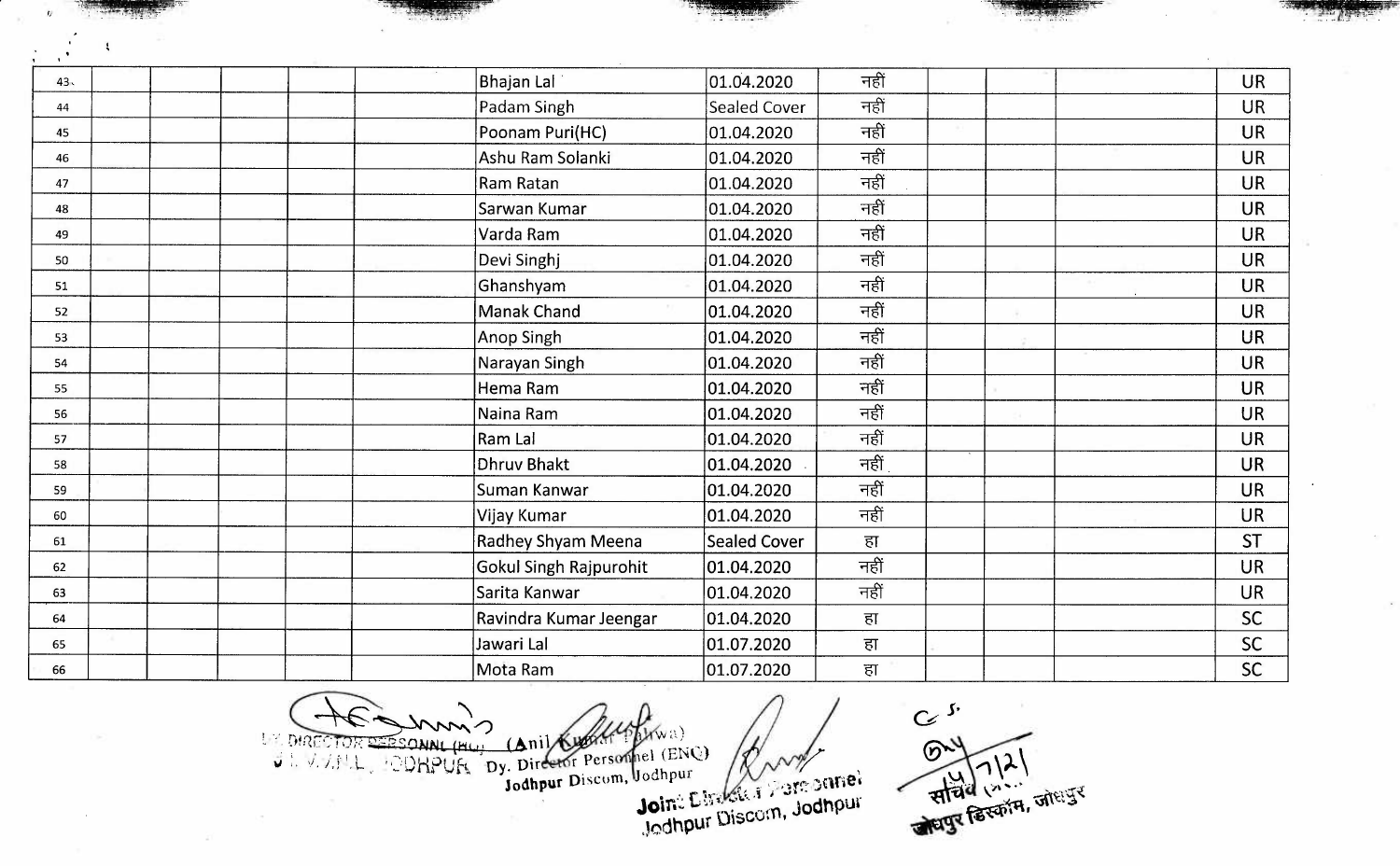|           |                               |                                          |                             |                                                                 |                                      |                          | COMMERCIAL ASSISTANT-II TO COMMERCIAL ASSISTANT-I Year 2019-2020(Non-TSP Area) |                 |                                                                                     |                                          |
|-----------|-------------------------------|------------------------------------------|-----------------------------|-----------------------------------------------------------------|--------------------------------------|--------------------------|--------------------------------------------------------------------------------|-----------------|-------------------------------------------------------------------------------------|------------------------------------------|
|           |                               |                                          |                             | Sanctioned:- 616 (Gen -445, SC-98, ST-73)                       | Vacant:- 153 (GEN-58, SC-35, ST-60). |                          |                                                                                |                 |                                                                                     |                                          |
| क स.      | पूर्व के वर्षो<br>से अग्रेषित | $ $ आरक्षण (बैकलॉग) $ $ भर्ती का<br>वर्ष | की गई भर्ती का विवरण        |                                                                 |                                      |                          |                                                                                | अग्रेषित आरक्षण | नियुक्ति<br>प्राधिकारी या (जिस वर्ग<br>अन्य<br>प्राधिकृत<br>अधिकारी के<br>हस्ताक्षर | विवरण<br>द्वारा<br>उपयोग<br>लिया<br>गया) |
|           | अं.जा.  अ.ज.जा.               |                                          | रोस्टर एवं<br>बिन्दु संख्या | क्या अनारक्षित है अथवा<br>अ.जा. / अ.ज.जा. के लिए<br>आरक्षित है। | नियुक्ति व्यक्ति का नाम              | नियुक्ति तिथि            | क्या अ.जा./ अ.ज.जा $\,$<br>है, यदि नहीं, तो नहीं लिखे                          | अ.जा.  अ.ज.जा.  |                                                                                     |                                          |
|           |                               |                                          |                             |                                                                 | Dinesh Kumar Modi                    | <b>Sealed Cover</b>      | नहीं                                                                           |                 |                                                                                     | <b>UR</b>                                |
|           |                               |                                          |                             |                                                                 | Rajesh Kumar                         | 01.04.2019               | नहीं                                                                           |                 |                                                                                     | <b>UR</b>                                |
|           |                               |                                          |                             |                                                                 | Savita Chhabra                       | 01.04.2019               | नहीं                                                                           | $\bullet$       |                                                                                     | <b>UR</b>                                |
|           |                               |                                          |                             |                                                                 | Poonam Verma                         | 01.04.2019               | नहीं                                                                           |                 |                                                                                     | <b>UR</b>                                |
|           |                               |                                          |                             |                                                                 | Laxmi Choudhary                      | 01.04.2019               | नहीं                                                                           |                 |                                                                                     | <b>UR</b>                                |
| 6         |                               |                                          |                             |                                                                 | Ramchandar Siyag                     | 01.04.2019               | नहीं                                                                           |                 |                                                                                     | <b>UR</b>                                |
| 7         |                               |                                          |                             |                                                                 | Sandeep Shrimali                     | 01.04.2019               | नहीं                                                                           |                 |                                                                                     | UR                                       |
| 8         |                               |                                          |                             |                                                                 | Om Nath                              | 01.04.2019               | नहीं                                                                           |                 |                                                                                     | <b>UR</b>                                |
| 9         |                               |                                          |                             |                                                                 | Bhagirath Choudhary                  | 01.04.2019               | नहीं                                                                           |                 |                                                                                     | UR                                       |
| 10        |                               |                                          |                             |                                                                 | Devi Lal                             | 01.04.2019               | नहीं                                                                           |                 |                                                                                     | UR                                       |
| 11        |                               |                                          |                             |                                                                 | Sumit Kumar                          | 01.04.2019               | नहीं                                                                           |                 |                                                                                     | <b>UR</b>                                |
| 12        |                               |                                          |                             |                                                                 | Vijendra Singh                       | 01.04.2019               | नहीं<br>नहीं                                                                   |                 |                                                                                     | UR                                       |
| 13        |                               |                                          |                             |                                                                 | Raghuveer Sharma                     | 01.04.2019               | नहीं                                                                           |                 |                                                                                     | <b>UR</b>                                |
| 14        |                               |                                          |                             |                                                                 | Munni Devi                           | 01.04.2019               | नहीं                                                                           |                 |                                                                                     | <b>UR</b>                                |
| 15        |                               |                                          |                             |                                                                 | Uma Shanker Vyas                     | 01.04.2019               | नहीं                                                                           |                 |                                                                                     | <b>UR</b>                                |
| 16<br> 17 |                               |                                          |                             |                                                                 | Anil Vyas<br>Harshvardhan            | 01.04.2019<br>01.04.2019 | नहीं                                                                           |                 |                                                                                     | UR<br><b>UR</b>                          |

 $L_{\text{eff}}$ 

Eté Duan Dry (An Pourle Point March sodine) 1 THE COMPUT ", And we find the motor of the second

वैवर्णप्रशासन)<br>वैवर्णप्रज्ञान, जोधपुर